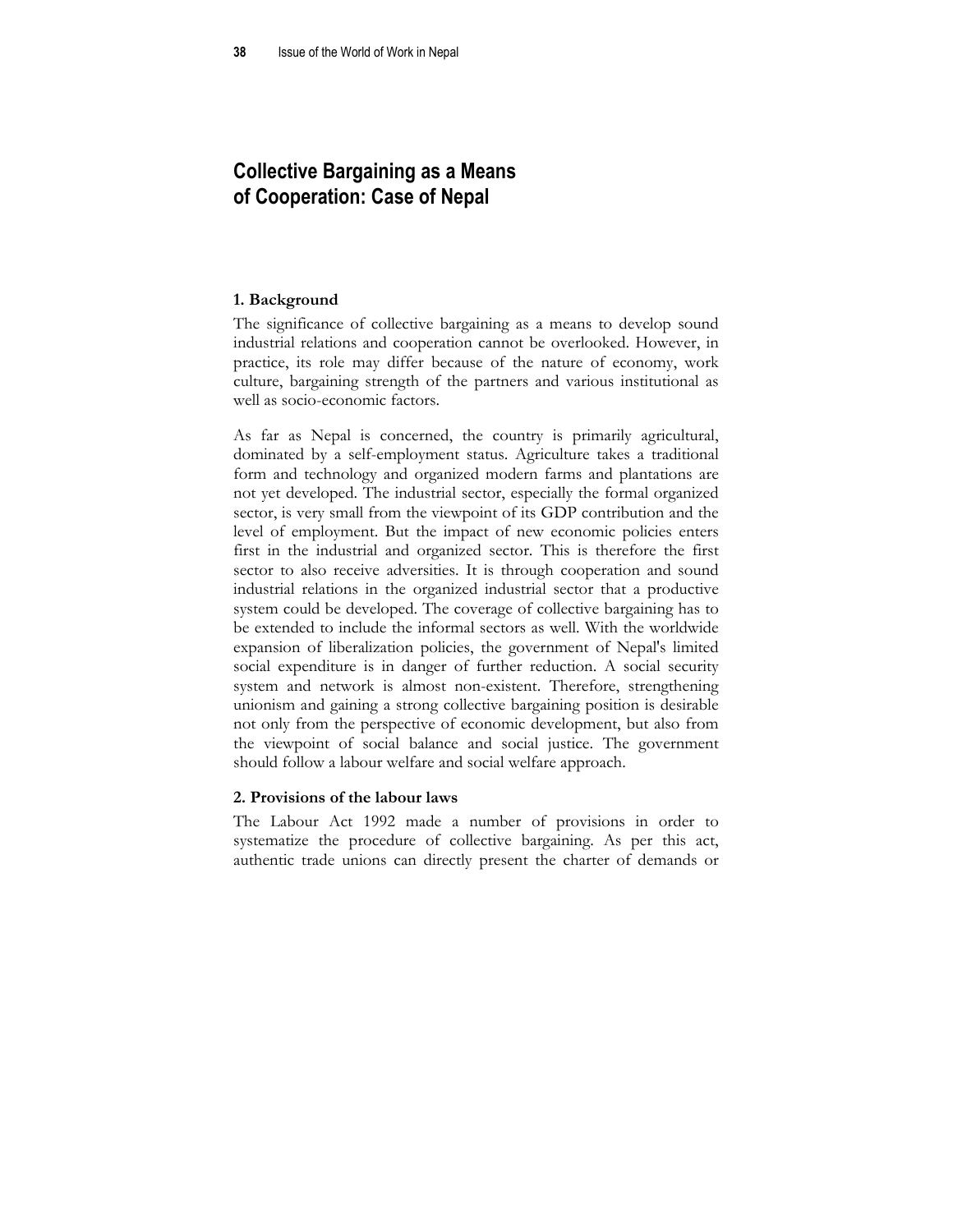that can be done by the signature of the majority of the workers working in the enterprise. Authentic trade unions, that is, the collective bargaining agents in accordance with our Trade Union Act 1992, are to be elected at an interval of every two years by the majority of the workers in an enterprise. There may be 4 unions, to the maximum, at a time in an enterprise. Twenty five percent of the total workers can register enterprise level union.

When CBA tables the charter of demands, the management should invite them for talks. The resultant negotiation or agreement will be valid for two years. But if, within 21 days, table-talks could not be arranged or the talks failed to reach an agreement, the case should go to the labour office. Even when the case is in the labour office, the two partners- labour and management—can try a negotiated solution which the government should recognize unconditionally. On the other hand, when the case enters labour office and the tripartite talks fail to yield any results, workers are free to give an ultimatum of strike through a secret ballot decision of 60 percent of the workers. During lockout and strike also bipartite negotiations are possible. The labour administration of the government is, by law, obliged to recognize and accept the agreement unconditionally.

### **3. Practices**

Modern industrial activities had started in Nepal just after the great depression of 1929. Prior to the world war second, a number of industries had come into existence. But collective bargaining practices started only from 1947, when workers started to unionize themselves and, in the effort, the historical first strike appeared in our industrial scenario. The laws to regulate labour and trade union aspects were nonexistent at that time. Up to 1959, collective bargaining practices were not within the legal framework and were conducted under the pressure of practical difficulties. In 1959, The Factory and Factory Workers Act came into existence and efforts to develop a system were initiated. However, the democratic multiparty system was put to an end in 1960 and, with the ban on political parties; even the trade unions were banned. The following three decades saw scattered union activities carried out underground. In 1989, GEFONT was established as the national confederation of trade unions with its underground operation. In 1990, workers took part in the democracy movement against autocratic and dictatorial system. Following the restoration of democracy, the labour sector got the Labour Act 1992 and the Trade Union Act 1992. These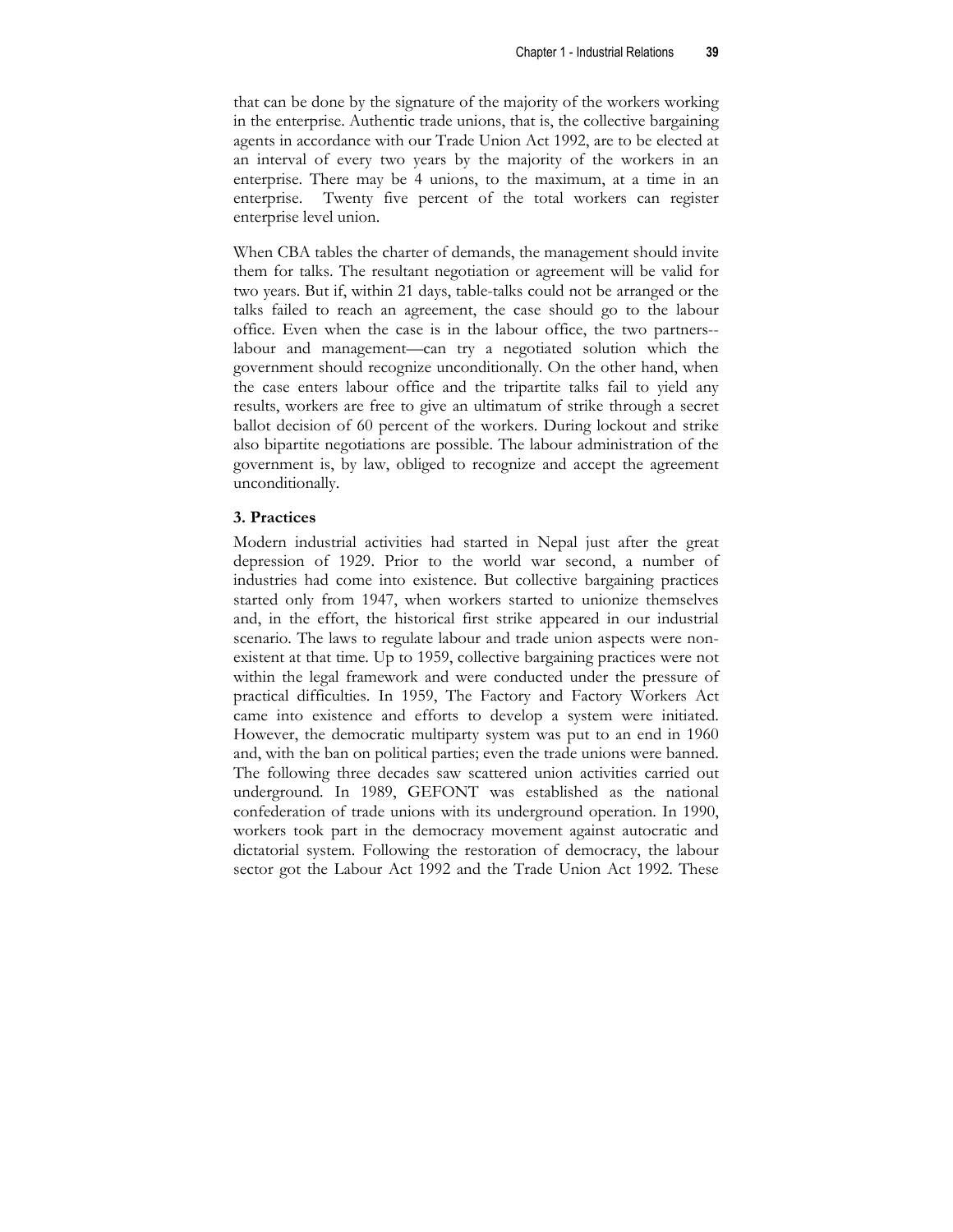labour laws started to systematize collective bargaining and establish an environment where a sound industrial relation could exist in the country.

The present collective bargaining practices are strictly limited to the enterprise level. Industry level bargaining systems are not developed within our legal framework. Therefore, in collective bargaining procedures, enterprise level unions do have the role, whereas their national federations do not have it.

Secondly, the formal sector is very small in our country. A vast majority of workers is in informal sectors, mainly in the agricultural sector. The workforce engaged in formal sectors is between 7 and 10 percent of the total workforce. Only 21 percent of the workforce is in wage employment and the rest 79 percent is self-employed. The present coverage of the labour laws is very limited in extent. Hence, the collective bargaining procedures and practices also cover a small portion of the workforce making it common to hold individual bargaining outside legal scrutiny.

Thirdly, with the entrenchment of globalization and new liberalisation policies, a process of the informalisation of the formal sector is taking place in Nepal. Sub-contraction of work by big enterprises outside their boundary is being evident. Similarly the sub-contracting of labour has increased. So is the scenario of the number of home-based workers. The masses are being thrown outside the social security network. This tendency is clearly visible in the carpet industry. Therefore, the establishment of the industry level bargaining system involving the concerned national federations has become an urgent need today.

# **4. Possibilities**

While observing the scenario objectively, two types of factors are seen on the –move. On the one hand, many employers are guided by a feudal mentality. They do not have a dynamic entrepreneurial culture; the respect for and dignity of labour is not given any importance. On the other, due mainly to liberalization policies adopted under the conditionalities of IMF\WB without adequately considering our national realities, employers have focused their whole attention to curtail labour costs in order to gain high competitiveness. Changes in terms and modes of employment have widened the practice of sub-contraction and casualisation, hence increasing uncertainty and insecurity of employment. Instead of making corrections in external and internal economies and